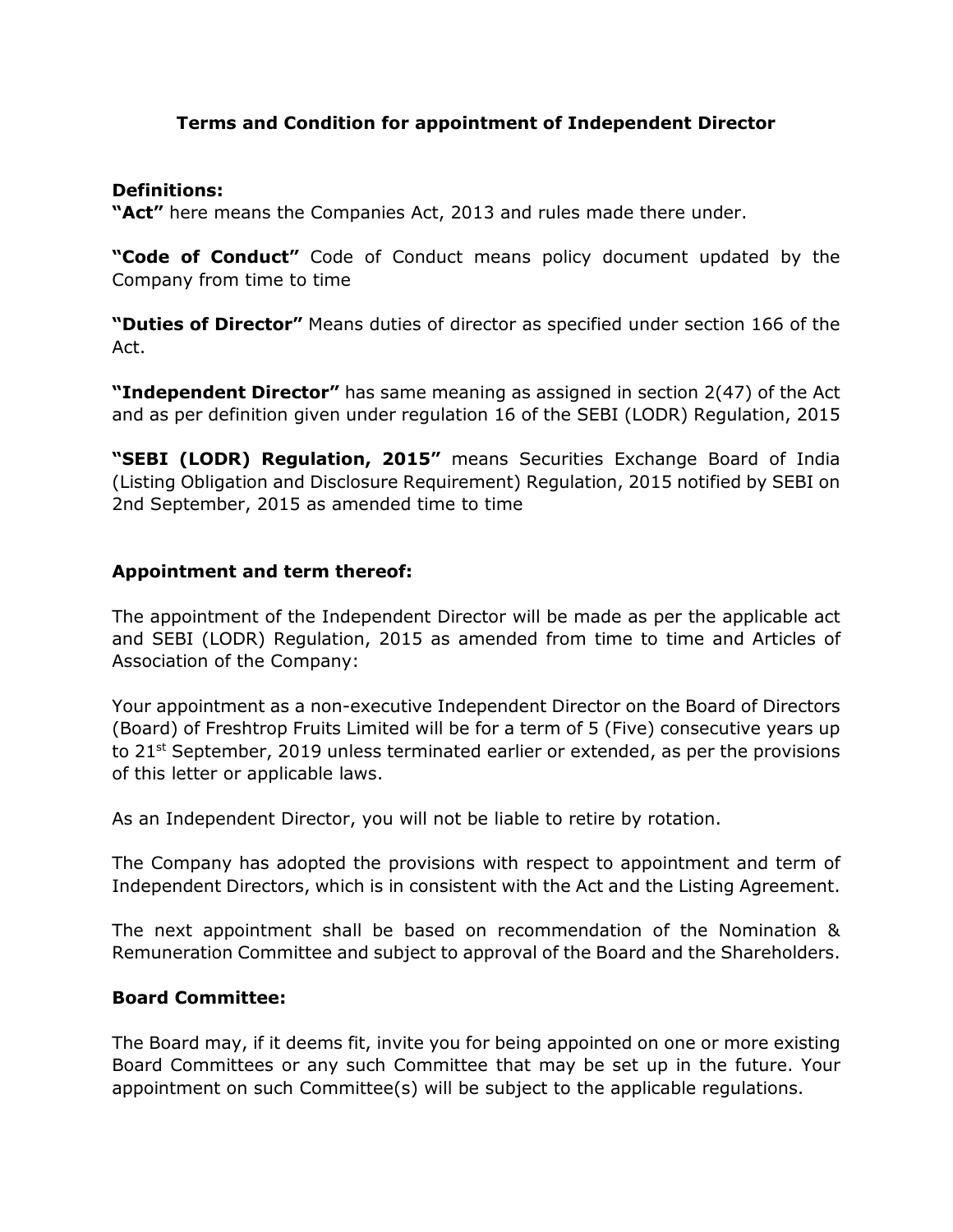You are expected to attend Board, Board Committees, to which you may be appointed and Shareholders' meetings and to devote such time to your duties as deemed appropriate for discharge of your duties effectively.

Ordinarily all meetings are held in Ahmedabad, unless determined otherwise.

Recommendations/proceedings of the Meetings of the Committees are submitted to the Board for approval.

By accepting this appointment, you confirm that you are able to allocate sufficient time to meet the expectations from your role to the satisfaction of the Board.

#### Role Duties and Responsibilities:

Your role and duties will be those normally required of a Non-Executive Independent Director under the Act and the Listing Agreement. There are certain duties prescribed for all Directors, both executive and Non-Executive, which are fiduciary in nature and the same are specified under Section 166 of the Act.

In addition to the above requirements, you are also required to discharge the duties, roles and functions as applicable to Independent Directors as stated under Schedule IV to the Act, as in force and as may be amended from time to time. While performing such duties, roles and functions, you will be required to abide by the 'Guidelines of Professional Conduct as stated under the said Schedule.

#### Additional Applicable Statutory Requirements:

As a Non-Executive Director on the Board, you will be subject to all relevant provisions of the Act and the Listing Agreement.

#### Directors & Officers (D&O) Insurance:

Presently, the Company has D&O liability insurance policy. copy of the same will be supplied to you on request.

#### Code of Conduct / Excluded Actions:

You will follow the Code of Conduct of the Company and furnish annual affirmation of the same.

You will apply the highest standards of confidentiality and not disclose to any person or company (whether during the course of the tenure as Independent Director or at any time after its cessation) any confidential information concerning the Company including any subsidiary or associate thereof with which you come into contact by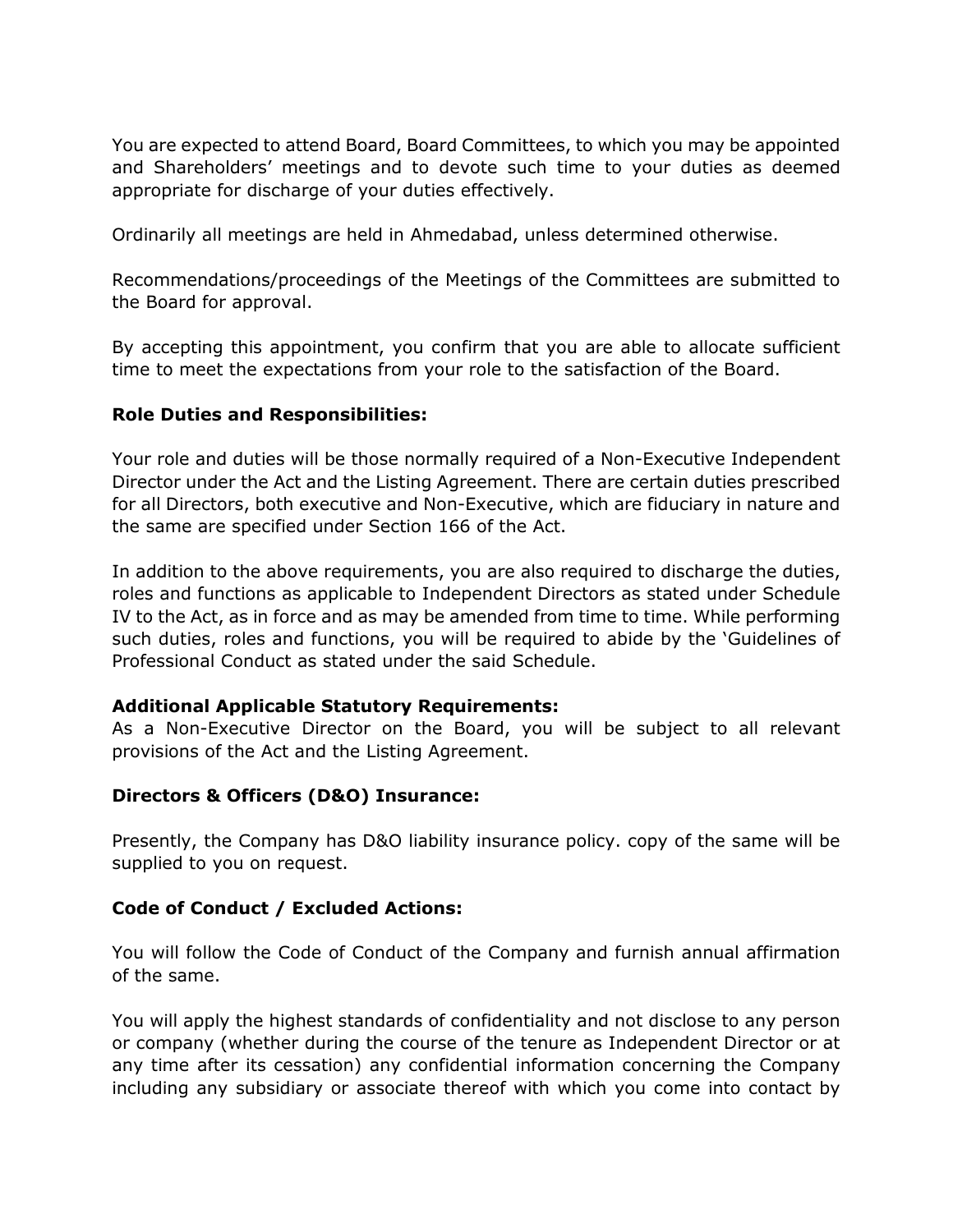virtue of your position as a Director, except as permitted by law or with prior clearance from the Chairman of the Board.

We would also like to draw your attention to the applicability of Securities & Exchange Board of India (Prohibition of Insider Trading) Regulations which inter-alia prohibits disclosure or use of unpublished price sensitive information. You should not make any statement(s) that might risk a breach of the requirements specified under the said statute unless the same is required under any law or the same is required for the purpose of compliance of any direction, order, etc. issued/given by any judicial authority. Additionally, you shall not participate in any business activity which might impede the application of your independent judgment in the best interest of the Company.

#### Disclosures, other Directorships and Business Interests

During the Term, you agree to promptly notify the Company of any change in your Directorships and provide such other disclosures and information as may be required under the applicable laws. You also agree that upon becoming aware of any potential conflict of interest with your position as Independent Director of the Company, you shall promptly disclose the same to the Company. Please confirm that as on date of this letter, you have no such conflict of interest issues with your existing Directorships, if any.

During your Term, you agree to promptly provide a declaration under Section 149(7) of the Act, upon any change in circumstances which may affect your status as an Independent Director.

# Changes of Personal Details

During the Term, you shall promptly intimate the Company and the Registrar of Companies in the prescribed manner, of any change in address or other contact and personal details provided to the Company.

#### Fees / Remuneration

You will be paid such remuneration by way of sitting fees for attending the meetings of the Board and the Committees as may be decided by the Board from time to time, subject to approval of the shareholders, if required.

Further, the Company may pay or reimburse to you such fair and reasonable expenditure, as may have been incurred by your while performing your role as an Independent Director of the Company.

#### **Termination**

Your Directorship on the Board of the Company shall terminate or cease in accordance with law. Apart from the grounds of termination as specified in the Act, your